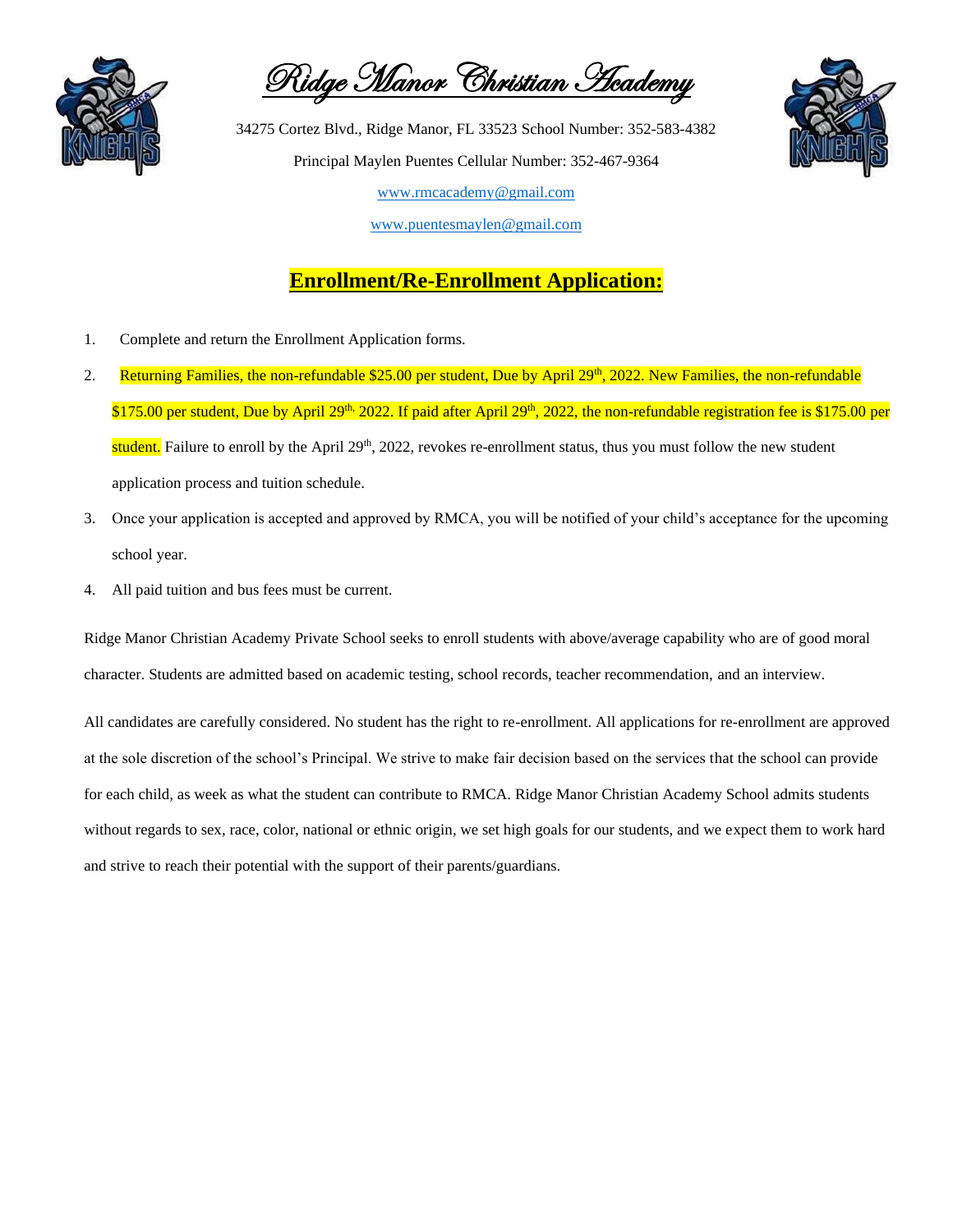

Ridge Manor Christian Heademy

34275 Cortez Blvd., Ridge Manor, FL 33523 School Number: 352-583-4382

Principal Maylen Puentes Cellular Number: 352-467-9364



[www.rmcacademy@gmail.com](http://www.rmcacademy@gmail.com)

[www.puentesmaylen@gmail.com](http://www.puentesmaylen@gmail.com)

### **STUDENT INFORMATION:**

This application is a contract for the **2022 – 2023** school year.

|    |                                                                                                                                                                                                                                   | First                                                                                                     | Last | Middle Initial                                                                                                             |  |  |  |
|----|-----------------------------------------------------------------------------------------------------------------------------------------------------------------------------------------------------------------------------------|-----------------------------------------------------------------------------------------------------------|------|----------------------------------------------------------------------------------------------------------------------------|--|--|--|
|    |                                                                                                                                                                                                                                   | Birth Date: ______________________________Current Age: _________________Grade: __________________Sex: M F |      |                                                                                                                            |  |  |  |
|    |                                                                                                                                                                                                                                   |                                                                                                           |      |                                                                                                                            |  |  |  |
|    |                                                                                                                                                                                                                                   |                                                                                                           |      |                                                                                                                            |  |  |  |
|    |                                                                                                                                                                                                                                   |                                                                                                           |      |                                                                                                                            |  |  |  |
| 2. | " yes",                                                                                                                                                                                                                           | 1. Has the applicant ever repeated a grade? What grade: ________________________                          |      | Has the applicant ever had any discipline or emotional problems, or been suspended, expelled, or withdrawn from school? If |  |  |  |
| 3. |                                                                                                                                                                                                                                   | Is there any reason the applicant cannot go back to the school previously attended? ____Yes ___No         |      |                                                                                                                            |  |  |  |
| 4. |                                                                                                                                                                                                                                   | Has the applicant been tested for or diagnosed with any learning disabilities? ______Yes _____No          |      |                                                                                                                            |  |  |  |
| 5. |                                                                                                                                                                                                                                   | Does the applicant have a current IEP, 504 Plan?                                                          |      |                                                                                                                            |  |  |  |
| 6. |                                                                                                                                                                                                                                   |                                                                                                           |      |                                                                                                                            |  |  |  |
| 7. |                                                                                                                                                                                                                                   |                                                                                                           |      |                                                                                                                            |  |  |  |
|    | Parent/Guardian Marital Status (please circle):<br>Married Separated Divorced Remarried Spouse Deceased Single<br>Resides with (please circle): Both Parents Mother Father Stepfather<br>Stepmother Grandmother Grandfather Other |                                                                                                           |      |                                                                                                                            |  |  |  |
|    | In case of divorce or separation, please submit legal documents.<br>School notification should be sent to: Please circle.<br>Mother Father Stepfather Stepmother Grandmother Grandfather other: ______________                    |                                                                                                           |      |                                                                                                                            |  |  |  |
|    |                                                                                                                                                                                                                                   |                                                                                                           |      |                                                                                                                            |  |  |  |
|    |                                                                                                                                                                                                                                   |                                                                                                           |      |                                                                                                                            |  |  |  |
|    |                                                                                                                                                                                                                                   |                                                                                                           |      |                                                                                                                            |  |  |  |
|    |                                                                                                                                                                                                                                   |                                                                                                           |      |                                                                                                                            |  |  |  |
|    |                                                                                                                                                                                                                                   |                                                                                                           |      |                                                                                                                            |  |  |  |
|    |                                                                                                                                                                                                                                   |                                                                                                           |      |                                                                                                                            |  |  |  |
|    |                                                                                                                                                                                                                                   |                                                                                                           |      |                                                                                                                            |  |  |  |
|    |                                                                                                                                                                                                                                   |                                                                                                           |      |                                                                                                                            |  |  |  |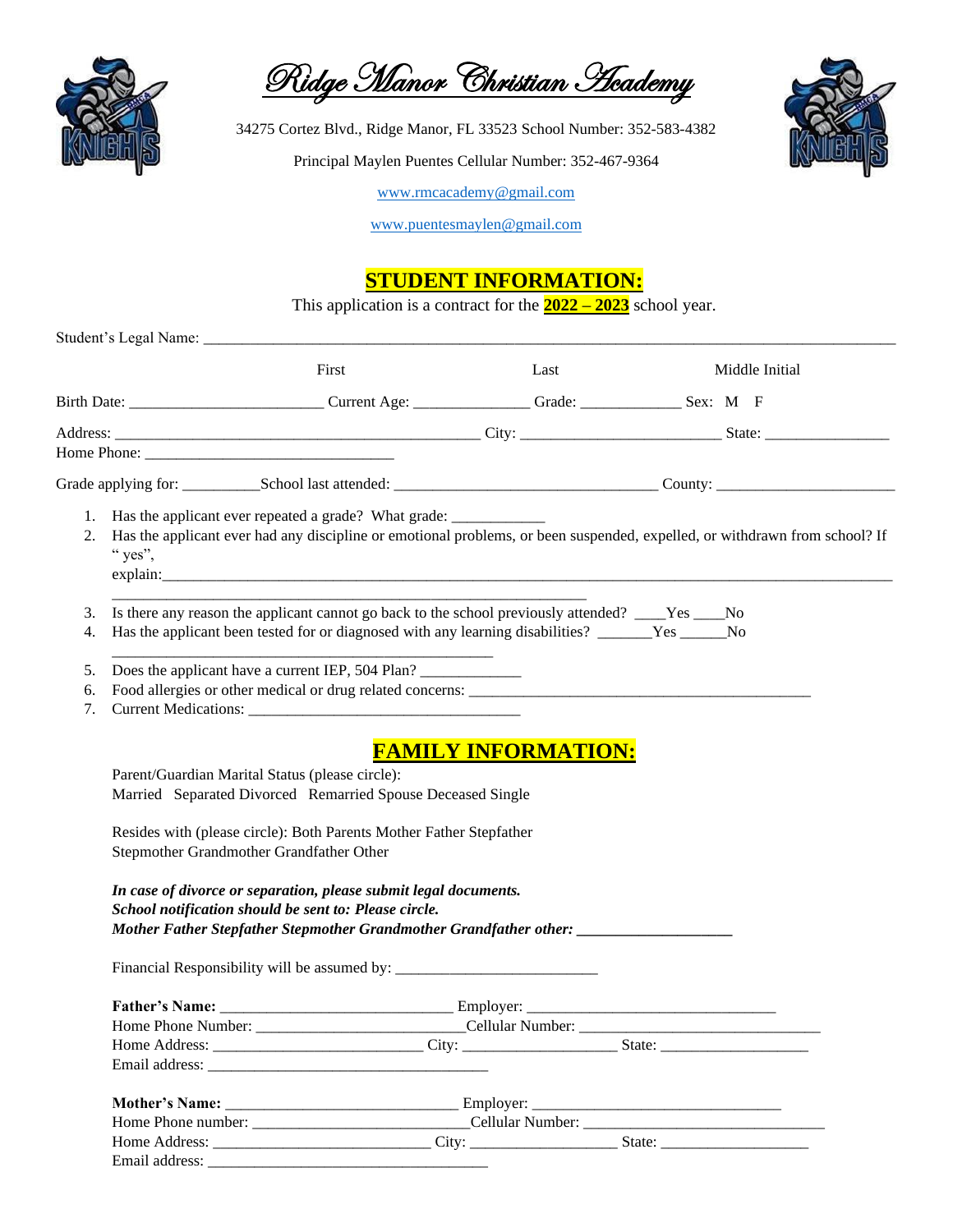

*\_\_\_\_\_\_\_\_\_\_\_*

Ridge Manor Christian Heademy

34275 Cortez Blvd., Ridge Manor, FL 33523 School Number: 352-583-4382 Principal Maylen Puentes Cellular Number: 352-467-9364



[www.rmcacademy@gmail.com](http://www.rmcacademy@gmail.com)

[www.puentesmaylen@gmail.com](http://www.puentesmaylen@gmail.com)

### **MEDICAL INFORMATION:**

Individual(s) to contact if those listed above cannot be reached for a **MEDICAL EMERGENCY:**

| $\mathbf{A}$<br>______________________<br>_______________ | ________<br>_____<br>________________ |
|-----------------------------------------------------------|---------------------------------------|
| $\mathbf{A}$                                              | __________                            |
|                                                           | ___                                   |
| ___________                                               | ________                              |

I hereby authorize Ridge Manor Christian Academy to give and /or obtain EMERGENCY MEDICAL assistance for my student if I cannot be reached, I assume FULL financial responsibility for any such service rendered. I hereby give permission that my child, \_\_\_\_\_\_\_\_\_\_\_\_\_\_\_\_\_\_\_\_\_\_\_\_\_, may be given emergency treatment by a staff member at Ridge Manor Christian Academy. I also give permission for my child to be transported by car, or ambulance, or by any medical transportation. I agree not to hold Ridge Manor Christian Academy/Anchor of Our Souls Ministries and its employees harmless. Ridge Manor Christian Academy will attempt to make contact with the persons listed as emergency contacts and will follow their wishes if the circumstance allows. In the event that no one can be contacted, Ridge Manor Christian Academy will contact a physician, ambulance personnel or emergency room personnel and will follow the recommendation of these persons.

*I agree to pay any expense that Ridge Manor Christian Academy may incur in the emergency treatment of my child.*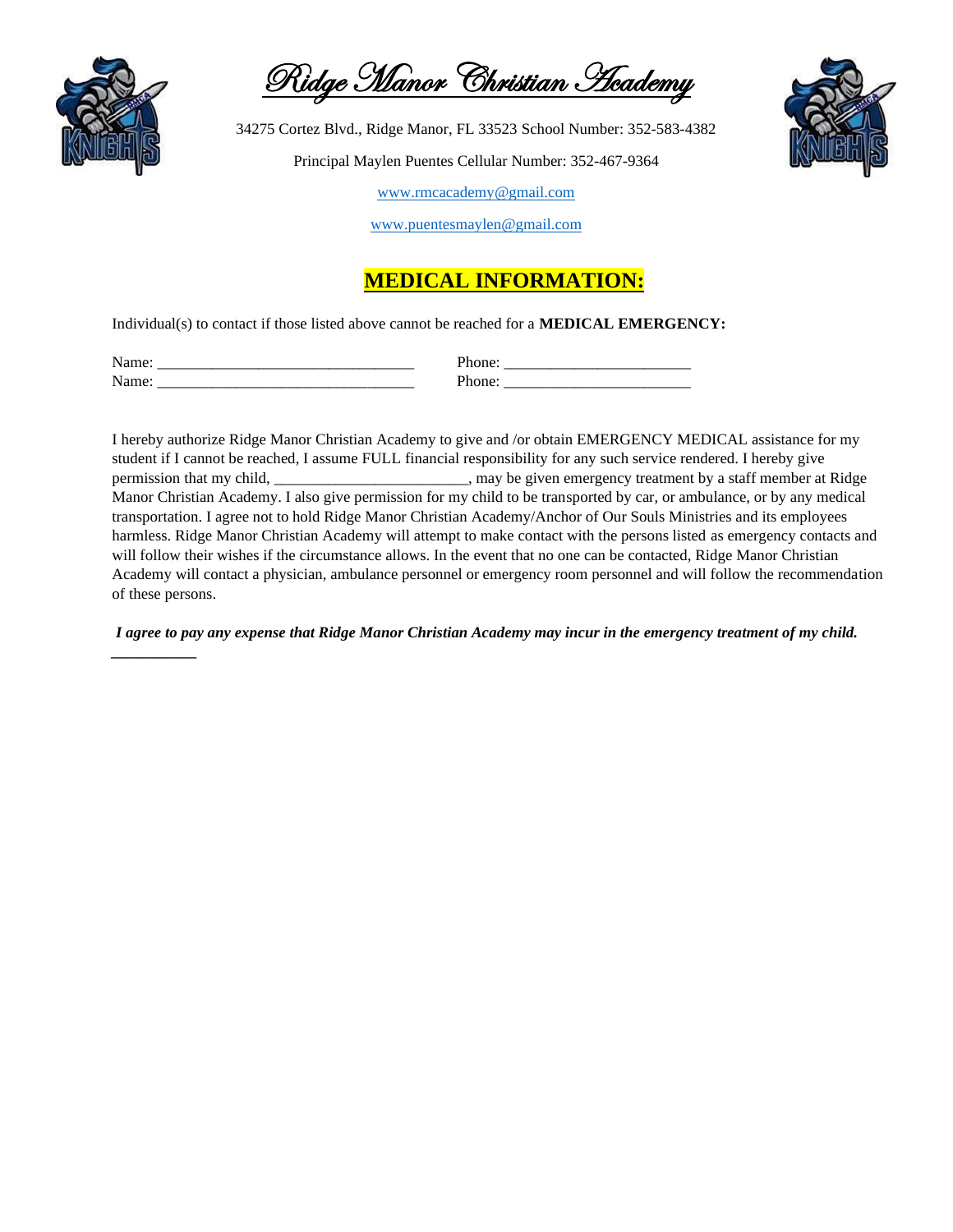

Ridge Manor Christian Heademy

34275 Cortez Blvd., Ridge Manor, FL 33523 School Number: 352-583-4382 Principal Maylen Puentes Cellular Number: 352-467-9364

[www.rmcacademy@gmail.com](http://www.rmcacademy@gmail.com)

[www.puentesmaylen@gmail.com](http://www.puentesmaylen@gmail.com)



Admissions

Invest in your child.

There is no better time to invest in your child's education than during his or her most formative years in *elementary, middle and high school* – the years when faith, values moral compass is so important. At Ridge Manor Christian Academy, teachers invest in each child by helping academically and spiritual foundation.

### **2022 – 2023 Annual Tuition:**

| <b>Elementary K4-Full Day) -5</b> | \$7700.00 |
|-----------------------------------|-----------|
| <b>Middle School 6-8</b>          | \$7700.00 |
| <b>High School 9-12</b>           | \$7700.00 |

**RMCA also participates in the Step Up for Students, Florida Empowerment Scholarship, AAA Scholarship, Gardiner McKay Scholarship. SEE ATTACHED.**

| <b>Grades</b> | <b>Tuition</b>      | <b>Fees for</b> | <b>Fees for</b>     | <b>Fees for</b>           | <b>Fees for</b> | <b>Fees for</b> | <b>Other</b> | <b>Total</b> |
|---------------|---------------------|-----------------|---------------------|---------------------------|-----------------|-----------------|--------------|--------------|
|               |                     | Books           | <b>Registration</b> | Transportation   Uniforms |                 | <b>Testing</b>  | <b>Fees</b>  |              |
|               |                     |                 |                     | for Field Trips           |                 |                 |              |              |
|               | $K-12$   \$5,900.00 | \$1,000.00      | \$0.00              | \$500.00                  | \$200.00        | \$100.00        | \$0.00       | \$7,700.00   |

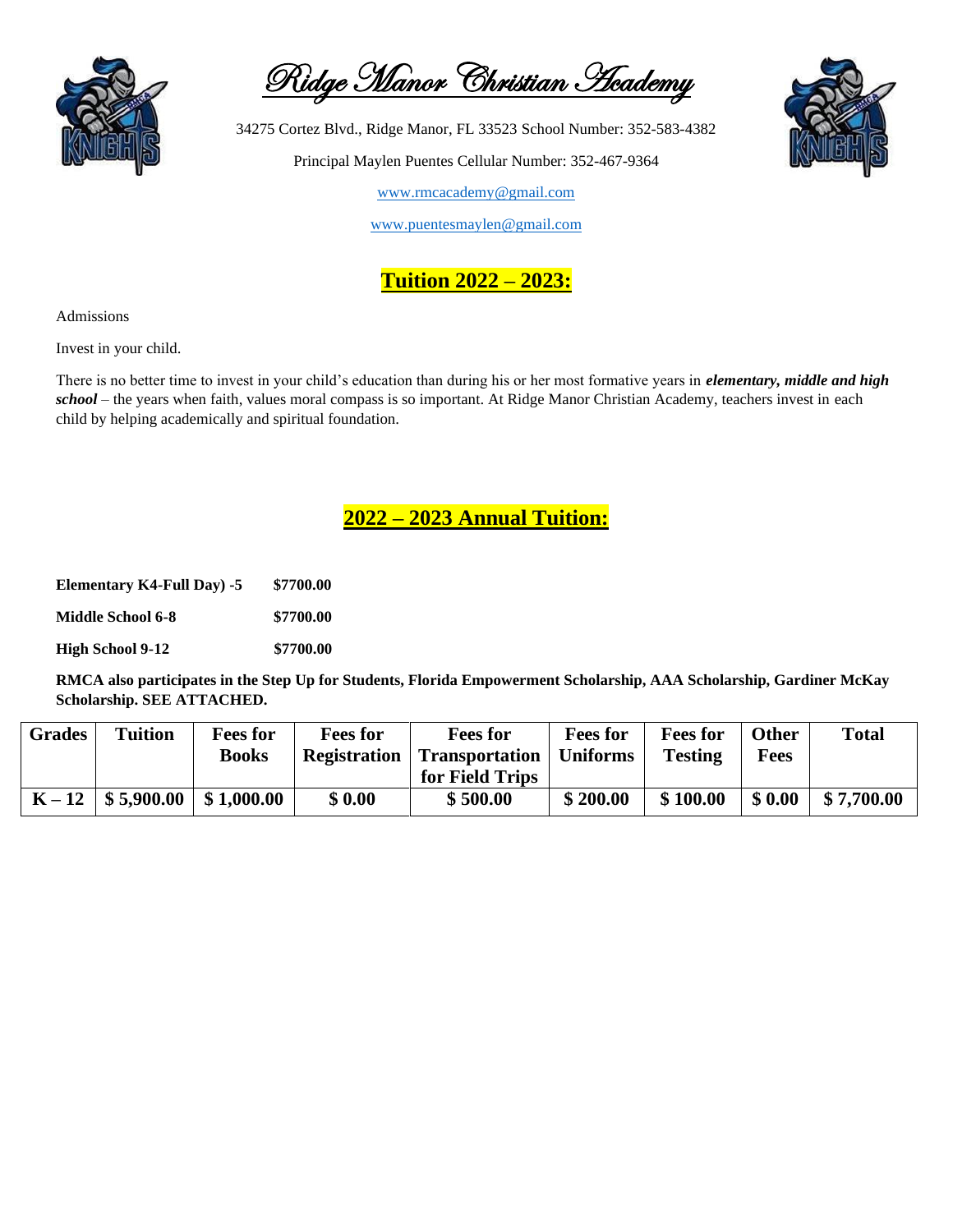

Ridge Manor Christian Academy

[www.puentesmaylen@gmail.com](http://www.puentesmaylen@gmail.com)



Why is Accreditation Important?

Ridge Manor Christian Academy has been accredited by Church of God Association of Christian Sch

ools (CGACS). Accreditation provides parents and guardians with the assurance of quality education from a dependable educational institution. CGACS accreditation is a process, a self-study independent analysis, a comparison to established standards, an assessment of school's mission, a commitment to quality education, and willingness to be accountable on a yearly basis.

All Staff Members Have One or more of the Following:

College Degree, Bachelors or Higher Education

State of Florida Teaching Certification

Christian Education Degree

(Paraprofessionals) Associates Degree with emphasis in Education

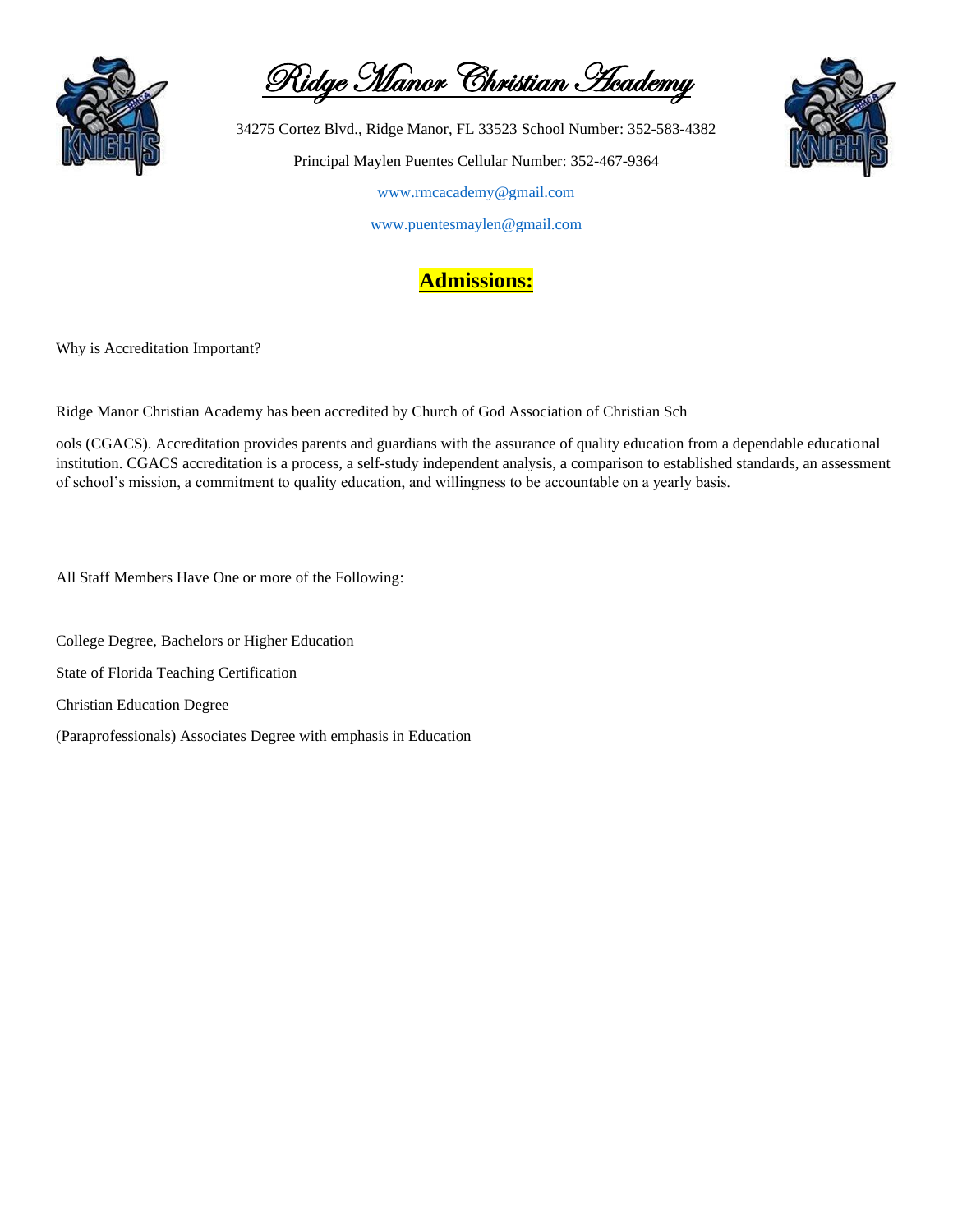

Ridge Manor Christian Heademy

34275 Cortez Blvd., Ridge Manor, FL 33523 School Number: 352-583-4382 Principal Maylen Puentes Cellular Number: 352-467-9364

[www.rmcacademy@gmail.com](http://www.rmcacademy@gmail.com)

[www.puentesmaylen@gmail.com](http://www.puentesmaylen@gmail.com)

## **DRESS CODE:**

**Students are expected to be modest in appearance. The dress code of RMCA is based on both Biblical standards and the need for children to learn to dress modestly and tastefully.**

**1 st Timothy 2:9-10, 4:12. RMCA reserves the right to inform parents that certain attire or hair styles are not appropriate for our school.**

**RMCA Teachers, staff & Administration reserves the right to approach any student about his/her attire.**

**Dress code violations may result in, but not limited to the following disciplinary measures which will be progressive in nature:**

- **Waring**
- **In school suspension**
- **Parent being called to pick up child.**

 *Repetitive violations may result in Academic probation.*

### **GUIDELINES SPECIFIC TO BOYS/GIRLS:**

- Pants/Slacks/Shorts (girls one inch above knee)
- Navy, Black, Khaki
- Pants and short may not be ripped, frayed, or have holes or faded section.
- No sweatpants

All students must wear their school polo shirts.

P.E shirts on designated day.

Orange shirt on Fridays and field trip days.

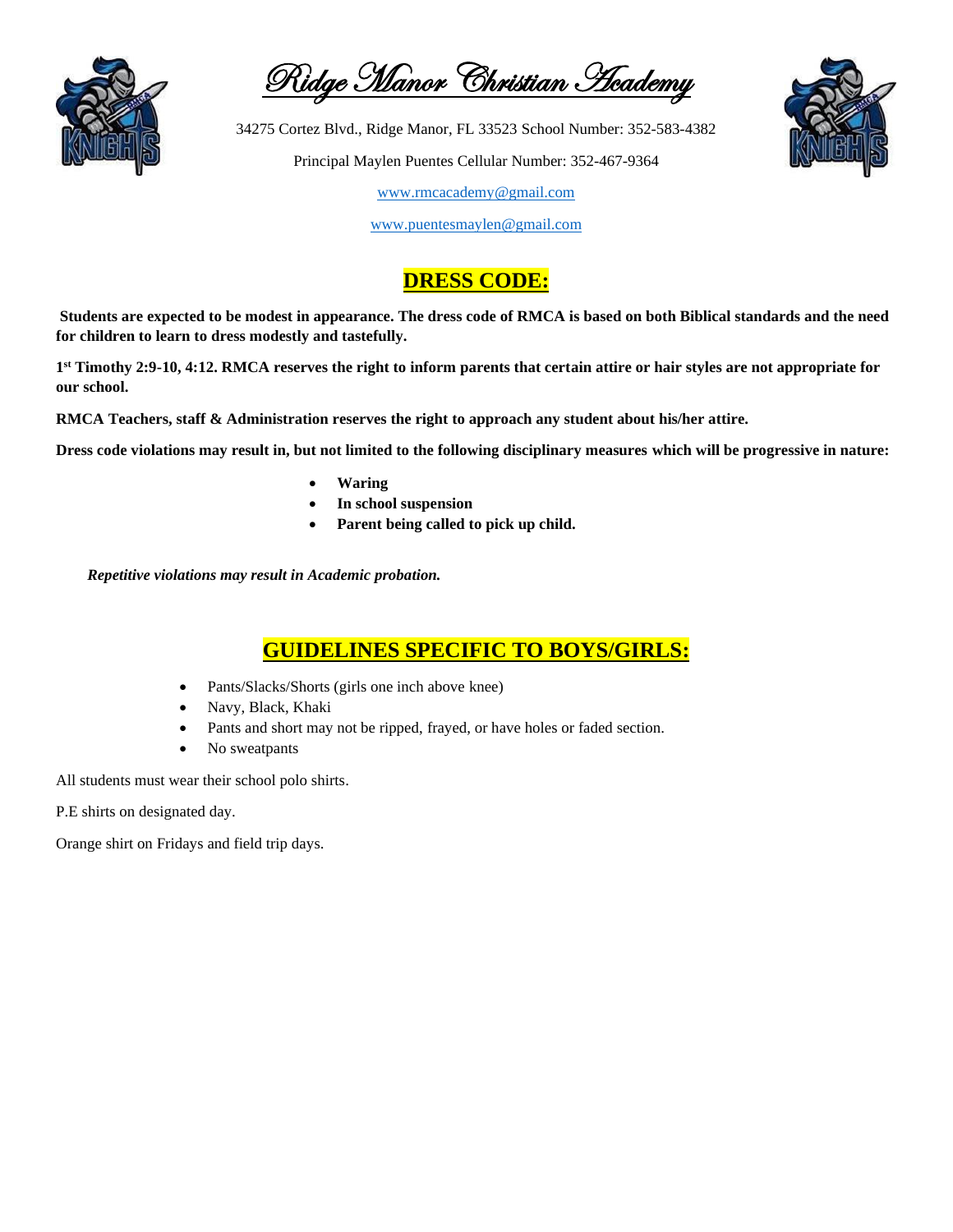

Ridge Manor Christian Heademy

[www.puentesmaylen@gmail.com](http://www.puentesmaylen@gmail.com)

## **Bus Rider Permission & Release of Liability Form:**

**My child/children's name: \_\_\_\_\_\_\_\_\_\_\_\_\_\_\_\_\_\_\_\_\_\_\_\_\_\_\_\_\_\_\_\_\_\_**

**Permission to be Picked up or Dropped off:**

**This form is to be used as a permission slip to ride the school van for the school year 2022-2023. By signing this form parents/guardian are acknowledging that Ridge Manor Christian Academy/Anchor of Our Souls Ministries and its staff are not responsible or liable for the well-being, nurturing or safety of the children/child. Parents understand that Ridge Manor Christian Academy/Anchor of our Souls Ministries is not liable or responsible for injuries occurring to a child/ in case of injury or accident on the bus. By signing this form parent/guardians understand that they are waiving all rights to a law- suit or to hold any ministry under Anchor of our Souls.**

**Bus fees: Student requiring to be picked up or dropped off will be charged \$40.00 for 1 child and \$45.00 for 2 or more children. It must be paid on Monday.**

**I understand that there are times that my child needs to be dropped off early because of any un-foreseen arrangements due to weather, power outage or my child is sick. I release RMCA of any liability. If student is to ride in staff's vehicle for any reason, I release them as well of any liabilities.**

Parent's Signature: **Date: Date: Date: Date: Date: Date: Date: Date: Date: Date: Date: Date: Date: Date: Date: Date: Date: Date: Date: Date: Date: Date: Date: Date: Date: D** 

 **\_\_\_\_\_\_\_\_\_\_\_\_\_\_\_\_\_\_\_\_\_\_\_\_\_\_\_\_\_\_\_\_\_\_**

 **\_\_\_\_\_\_\_\_\_\_\_\_\_\_\_\_\_\_\_\_\_\_\_\_\_\_\_\_\_\_\_\_\_\_**

 **\_\_\_\_\_\_\_\_\_\_\_\_\_\_\_\_\_\_\_\_\_\_\_\_\_\_\_\_\_\_\_\_\_\_**

**Students eligible for school bus service MUST complete this form and return to RMCA.**

 *Note: Service is deemed temporary, and approval ends with each school year. As parent/guardians of the below child(ren), I understand the transportation agreement and provide consent to my child(s) transportation. I understand that I have to notify the Principal the night before of any changes. 352-467-9364*

*Fee(s) \$40.00 weekly per 1 child or \$45.00 for 2 or more children due every Monday.* 

| Student Name(s)                                                                                                                                                                                                                                                                                                                                                                                                          |  |        |
|--------------------------------------------------------------------------------------------------------------------------------------------------------------------------------------------------------------------------------------------------------------------------------------------------------------------------------------------------------------------------------------------------------------------------|--|--------|
| $\begin{tabular}{ c c c c } \hline $l$. & \multicolumn{3}{ c }{p} \multicolumn{3}{ c }{p} \multicolumn{3}{ c }{p} \multicolumn{3}{ c }{p} \multicolumn{3}{ c }{p} \multicolumn{3}{ c }{p} \multicolumn{3}{ c }{p} \multicolumn{3}{ c }{p} \multicolumn{3}{ c }{p} \multicolumn{3}{ c }{p} \multicolumn{3}{ c }{p} \multicolumn{3}{ c }{p} \multicolumn{3}{ c }{p} \multicolumn{3}{ c }{p} \multicolumn{3}{ c }{p} \mult$ |  |        |
| $2$ and $\overline{\phantom{a}2}$ and $\overline{\phantom{a}2}$ and $\overline{\phantom{a}2}$ and $\overline{\phantom{a}2}$ and $\overline{\phantom{a}2}$ and $\overline{\phantom{a}2}$ and $\overline{\phantom{a}2}$ and $\overline{\phantom{a}2}$ and $\overline{\phantom{a}2}$ and $\overline{\phantom{a}2}$ and $\overline{\phantom{a}2}$ and $\overline{\phantom{a}2}$ a                                            |  |        |
| $\begin{array}{c} \hline \end{array}$                                                                                                                                                                                                                                                                                                                                                                                    |  |        |
| $\overline{\mathcal{A}}$ . And the set of the set of the set of the set of the set of the set of the set of the set of the set of the set of the set of the set of the set of the set of the set of the set of the set of the set of the se                                                                                                                                                                              |  |        |
| $\begin{array}{c c c c c} \hline \text{5.} & \text{5.} & \text{5.} & \text{5.} \\ \hline \end{array}$                                                                                                                                                                                                                                                                                                                    |  |        |
|                                                                                                                                                                                                                                                                                                                                                                                                                          |  | State: |
|                                                                                                                                                                                                                                                                                                                                                                                                                          |  |        |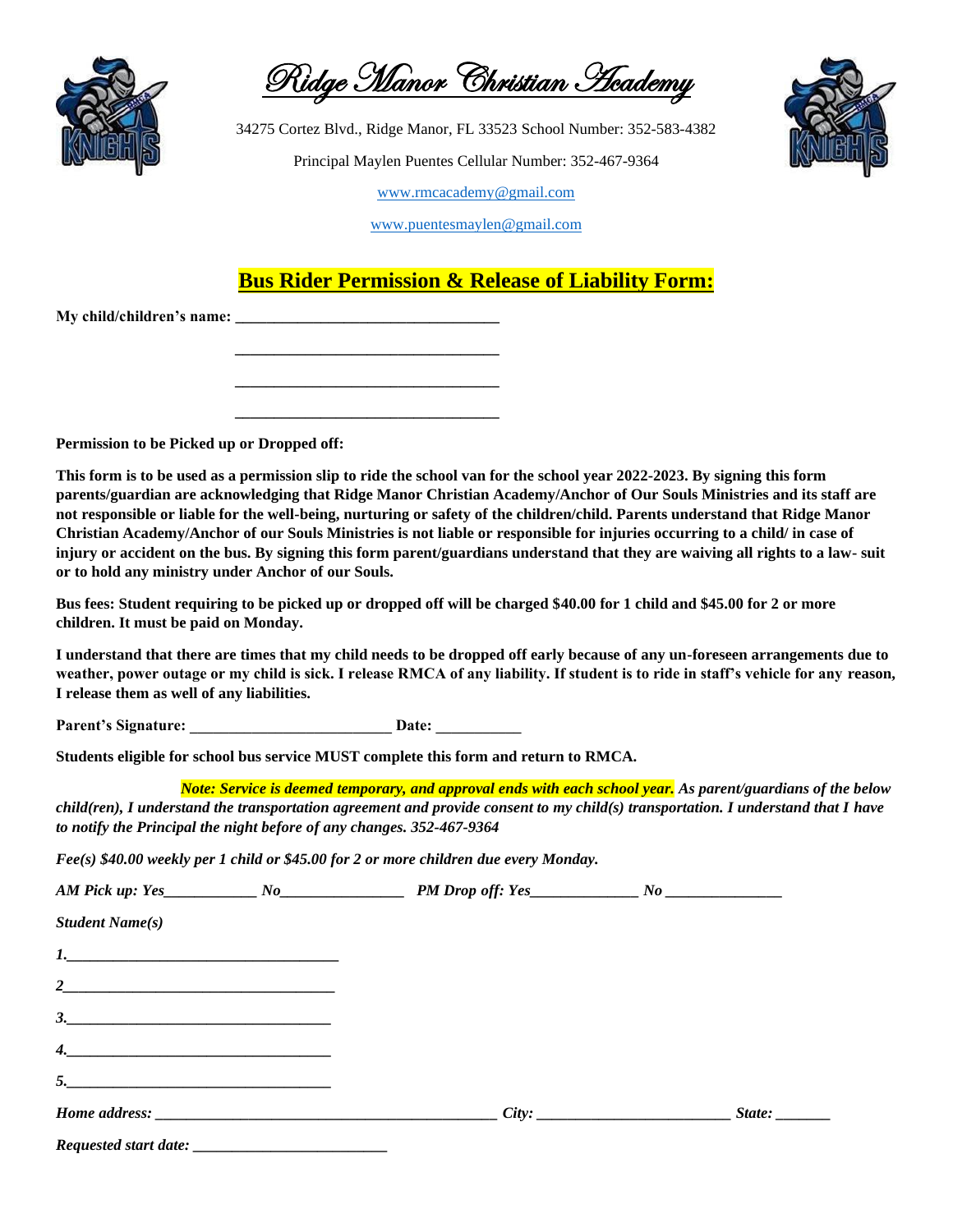

Ridge Manor Christian Academy



[www.puentesmaylen@gmail.com](http://www.puentesmaylen@gmail.com)

## **Tablet Agreement:**

I \_\_\_\_\_\_\_\_\_\_\_\_\_\_\_\_\_\_\_\_\_\_\_\_\_\_\_\_\_\_\_\_\_\_\_\_\_\_\_\_\_\_\_\_\_ understand that I am responsible for the tablet my child/children have rented from Ridge Manor Christian Academy.

I Letting the standard that if the tablet is returned to Ridge Manor Christian Academy damaged or broken, there will be a \$275.00 charge for the tablet to be repaired.

The Rental Fee of \$25.00 yearly must be paid for the iPad rental, pay to the office in check or cash. We do not accept online payments at this time.

I \_\_\_\_\_\_\_\_\_\_\_\_\_\_\_\_\_\_\_\_\_\_\_\_\_\_\_\_\_\_\_\_\_\_\_\_\_\_\_\_\_\_\_\_\_ understand that if my child is caught on any other website that they are not supposed to be on, there will be a \$250.00 fee.

Teachers will write on the communication log each time the tablet is checked in or out of the school.

Tablets are NOT to be left at home and should be brought back to school by the student the very next day for daily use.

These tablets are conditioned to work specifically in our school environment. We ask that parents not allow students to bring electronic devices from home unless previously approved by administration. Students can use their personal devices at home if they wish to do so or they may take the school tablet with them to do their homework.

Thank You for your cooperation with this matter.

Parent Signature: \_\_\_\_\_\_\_\_\_\_\_\_\_\_\_\_\_\_\_\_\_\_\_\_\_\_\_\_\_\_\_\_\_\_\_\_\_\_\_\_\_\_\_\_\_\_\_\_\_\_\_\_\_\_\_\_\_\_\_\_\_\_\_\_ Student Signature: \_\_\_\_\_\_\_\_\_\_\_\_\_\_\_\_\_\_\_\_\_\_\_\_\_\_\_\_\_\_\_\_\_\_\_\_\_\_\_\_\_\_\_\_\_\_\_\_\_\_\_\_\_\_\_\_\_\_\_\_\_\_\_\_ Date: \_\_\_\_\_\_\_\_\_\_/\_\_\_\_\_\_\_\_\_\_/\_\_\_\_\_\_\_\_\_\_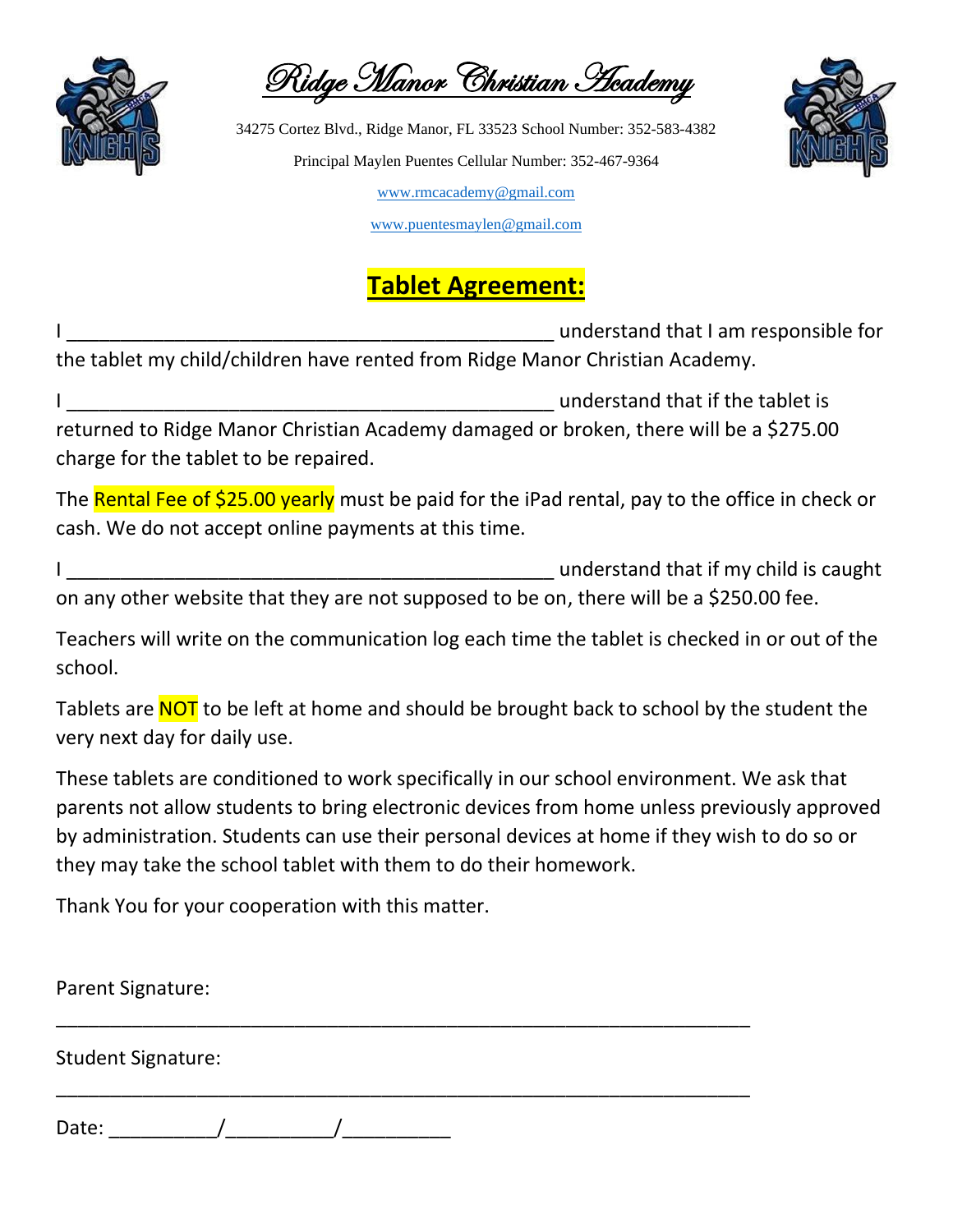

Ridge Manor Christian Academy



[www.puentesmaylen@gmail.com](http://www.puentesmaylen@gmail.com)

# **Media Release Form:**

School Year: 2022 – 2023

I \_\_\_\_\_\_\_\_\_\_\_\_\_\_\_\_\_\_\_\_\_\_\_\_\_\_\_\_\_\_\_\_\_\_ **DO** give permission for my

child \_\_\_\_\_\_\_\_\_\_\_\_\_\_\_\_\_\_\_\_\_\_\_\_\_\_\_\_\_\_\_\_\_\_ to participate in Ridge

Manor Christian Academy's School Yearbook, School Publication, School Website, Newsletter, and LED Sign.

I \_\_\_\_\_\_\_\_\_\_\_\_\_\_\_\_\_\_\_\_\_\_\_\_\_\_\_\_\_\_\_\_\_\_ **DO NOT** give permission for my child \_\_\_\_\_\_\_\_\_\_\_\_\_\_\_\_\_\_\_\_\_\_\_\_\_\_\_\_\_\_\_\_ to participate in Ridge Manor Christian Academy's School Yearbook, School Publication, School Website, Newsletter, and LED Sign.

Parent Signature: \_\_\_\_\_\_\_\_\_\_\_\_\_\_\_\_\_\_\_\_\_\_\_\_\_\_\_\_\_\_\_\_\_\_\_\_\_ Date: \_\_\_\_\_\_\_\_/\_\_\_\_\_\_\_\_/\_\_\_\_\_\_\_\_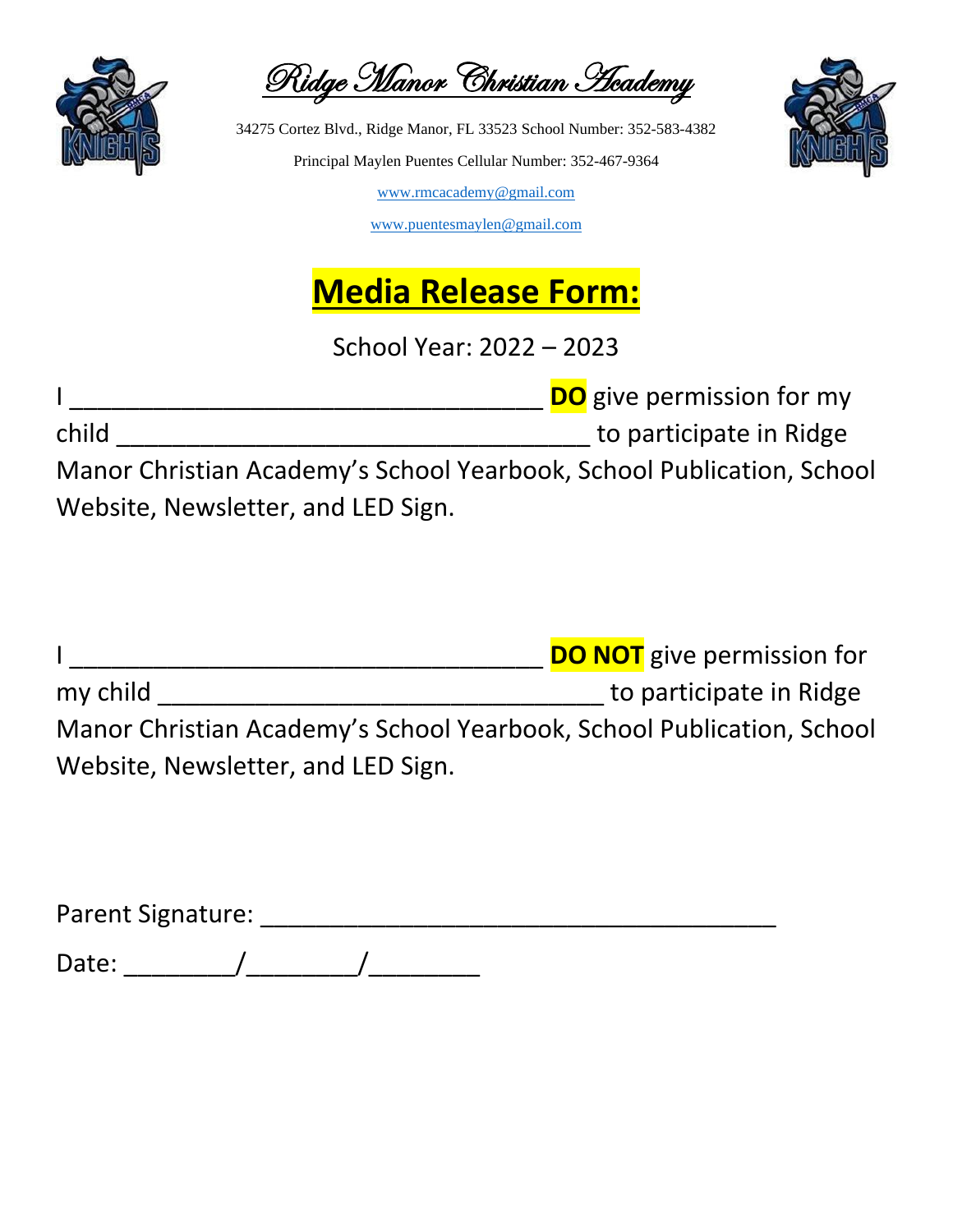

Ridge Manor Christian Academy

[www.puentesmaylen@gmail.com](http://www.puentesmaylen@gmail.com)

# **NO Student or Staff Contact:**

School Year: 2022 – 2023

am aware and understand that as the Legal Guardian that my child(ren) are **NOT** allowed to contact a Ridge Manor Christian Academy Staff Member that is currently employed or has worked, under any circumstances this includes (ex: photos, comments, videos on SNAPCHAT, INSTAGRAM, TWITTER, FACEBOOK, OR ANY GAMING PLATFORM, ETC.).

Student Signature Date

\_\_\_\_\_\_\_\_\_\_\_\_\_\_\_\_\_\_\_\_\_\_\_\_\_\_\_\_\_\_\_\_\_\_\_\_\_ \_\_\_\_\_\_/\_\_\_\_\_\_/\_\_\_\_\_\_

\_\_\_\_\_\_\_\_\_\_\_\_\_\_\_\_\_\_\_\_\_\_\_\_\_\_\_\_\_\_\_\_\_\_\_\_\_ \_\_\_\_\_\_/\_\_\_\_\_\_/\_\_\_\_\_\_

Parent Signature Date Date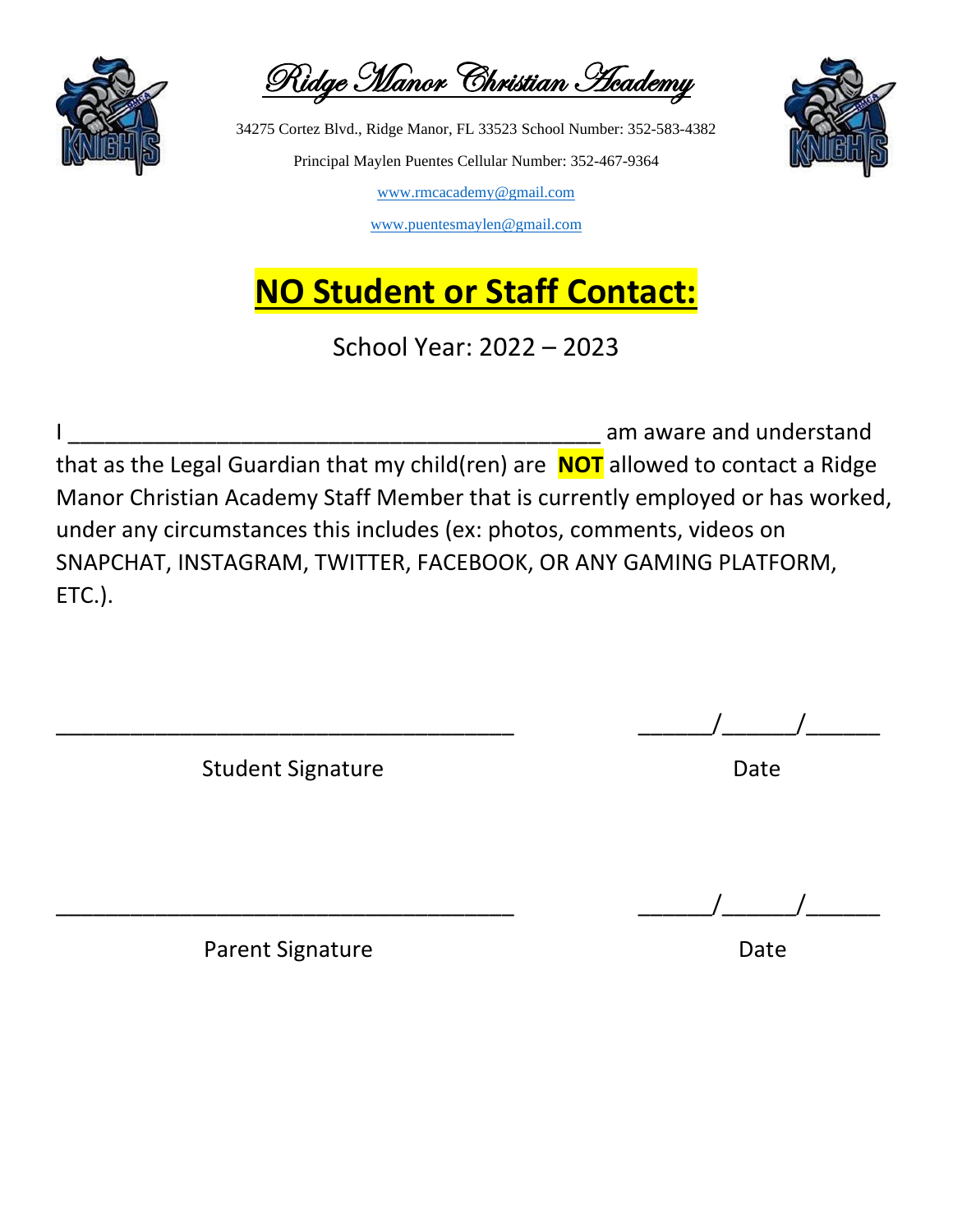

Ridge Manor Christian Academy

34275 Cortez Blvd., Ridge Manor, FL 33523 School Number: 352-583-4382

Principal Maylen Puentes Cellular Number: 352-467-9364



[www.rmcacademy@gmail.com](http://www.rmcacademy@gmail.com)

[www.puentesmaylen@gmail.com](http://www.puentesmaylen@gmail.com)

### **STATEMENT OF FAITH**

#### **RIDGE MANOR CHRISTIAN ACADEMY / ANCHOR OF OUR SOULS**

- 1. We believe the Bible to be the inspired, the only infallible, authoritative, inerrant Word of God (2 Timothy 3:16, 2 Peter 1:21)
- 2. We believe there is one God, eternally existent in three persons- Father, Son, and Holy Spirit (Genesis 1:1, Matthew 28:19, John 10:30)
- 3. We believe in the deity of Christ (John 10:33), His virgin birth (Isaiah 7:14, Matthew 1:23, Luke 1:35), His sinless life (Hebrews 4:15, 7:26), His miracles (John 2:11), His vicarious and atoning death (1 Corinthians 15:3, Ephesians 1:7, Hebrews 2:9), His Resurrection (John 11:25, 1 Corinthians 15:4), His Ascension to the right hand of God (Mark 16:19), His personal return in power and glory (Acts 1:11, Revelation 19:11)
- 4. We believe in the absolute necessity of regeneration by the Holy Spirit for salvation because of the exceeding sinfulness of human nature, and that men are justified on the single ground of faith in the shed blood of Christ, and that only by God's grace and through faith alone are we saved (John 3:16-19, 5:24; Romans 3:23, 5:8-9; Ephesians 2:8-10; Titus 3:5)
- 5. We believe in the resurrection of both the saved and the lost; they that are saved unto the resurrection of life, and they that are lost unto the resurrection of condemnation (John 5:28-29)
- 6. We believe in the spiritual unity of believers in our Lord Jesus Christ (Romans 8:9, 1 Corinthians 12:12-13, Galatians 2:26- 28). We believe in the present ministry of the Holy Spirit by who's indwelling the Christian is enabled to live a godly life (Romans 8:13-14; 1 Corinthians 3:16, 6:19-20; Ephesians 4:30, 5:18). We believe the term marriage has only one meaning: the uniting of one man and one woman in a single, exclusive union, as delineated in Scripture (Genesis 2:18-25).
- 7. We believe that God intends sexual intimacy to occur only between a man and a woman who are married to each other (1 Corinthians 6:18, 7:2-5; Hebrews 13:4).
- 8. We believe that God's command is that there be no sexual intimacy outside of or apart from marriage between a man and a woman.
- 9. We believe that God wonderfully foreordained and immutably created each person as either male or female in conformity with their biological sex. These two distinct yet complementary genders together reflect the image and nature of God (Genesis 1:26-27).

The Bible, as the inspired and infallible Word of God, speaks with absolute authority regarding the proper conduct of mankind and is the unchanging foundation for all belief and behavior. Ridge Manor Christian Academy/Anchor of Our Souls/Board of Directors holds final interpretive authority on biblical meaning and application about faith, doctrine, policy, practice, and discipline. Parent Signature: \_\_\_\_\_\_\_\_\_\_\_\_\_\_\_\_\_\_\_\_\_\_\_\_\_\_\_\_\_\_\_\_\_\_\_\_\_\_\_\_\_\_\_\_\_\_\_\_\_\_\_\_\_\_\_\_\_\_\_\_\_\_\_

Date: \_\_\_\_\_\_\_\_\_\_/\_\_\_\_\_\_\_\_\_\_/\_\_\_\_\_\_\_\_\_\_

State of Florida

County of: \_\_\_\_\_\_\_\_\_\_\_\_\_\_\_\_\_\_\_\_\_

On this \_\_\_\_\_\_\_\_ day of \_\_\_\_\_\_\_\_\_, \_\_\_\_\_\_\_\_\_\_\_\_, this record was signed before me by \_\_\_\_\_\_\_\_\_\_\_\_\_\_

Notary Public Signature Commissioned

\_\_\_\_\_\_\_\_\_\_\_\_\_\_\_\_\_\_\_\_\_\_\_\_\_\_\_\_\_\_\_\_\_\_\_\_\_\_\_\_\_\_

in **County**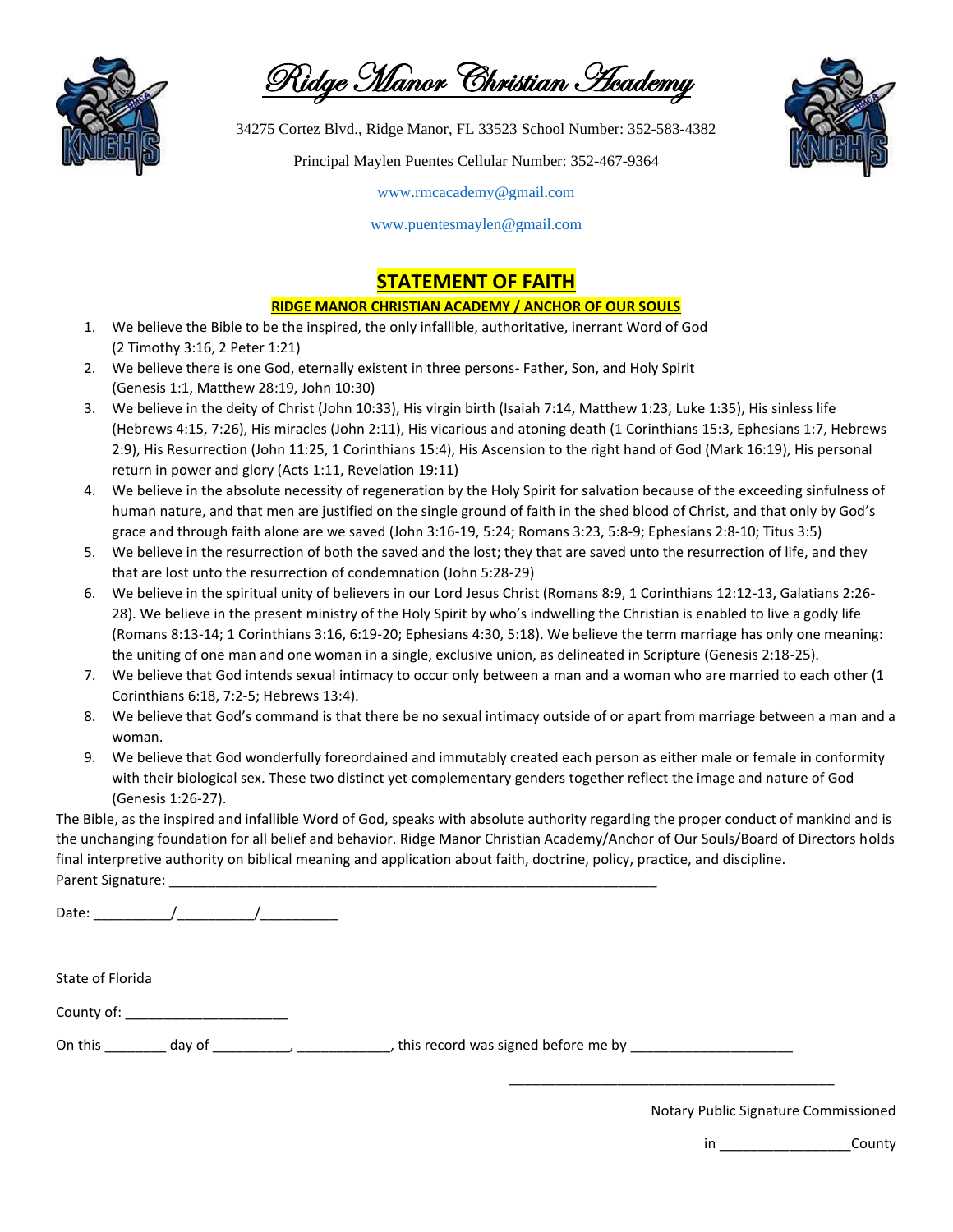

Ridge Manor Christian Academy

34275 Cortez Blvd., Ridge Manor, FL 33523 School Number: 352-583-4382 Principal Maylen Puentes Cellular Number: 352-467-9364



[www.rmcacademy@gmail.com](http://www.rmcacademy@gmail.com)

[www.puentesmaylen@gmail.com](http://www.puentesmaylen@gmail.com)

### **Waiver of Liability Relating: Coronavirus/COVID-19 or Any Other Variant:**

On March 11, 2020, The World Health Organization declared the novel coronavirus, COVID-19, a pandemic. COVID-19 is highly contagious and is believed to spread mainly from person-to-person contact. As a result, federal, state, and local governments and federal and state health agencies recommend social distancing and have, in many locations, prohibited the congregation of groups of people over the past several months. **Ridge Manor Christian Academy** (the "Ministry") has put precautions in place to reduce the spread of COVID-19 or any other Variant; however, the Ministry **cannot guarantee** that you or your family, including your child(ren), will not become exposed to or infected with COVID-19 or any other Variant. Further, because of the number of individuals involved in attending school, riding the bus, any other activity school related and the fact that many infected individuals appear to be asymptomatic, **attending the above activities could increase** you and your child(ren)'s risk of contracting COVID-19 or any other Variant.

By signing this waiver, I acknowledge the contagious nature of COVID-19 or any other Variant and voluntarily assume the risk that my child(ren) and I may be exposed to or infected by COVID-19 or any other Variant. I also acknowledge that by attending school, riding the bus, or any other school related activities, such exposure or infection may result in personal injury, illness, disability, and/or death. I understand that the risk of becoming exposed to or infected by COVID-19 or any other Variant at school, on the bus, or any other school related activities may result from the actions, omissions, or negligence of myself and others, including, but not limited to, Ministry employees, contractors, volunteers, members, and participants and their families.

I voluntarily agree to assume all of the foregoing risks and accept sole responsibility for any injury to my child(ren) or myself (including, but not limited to, personal injury, disability, and death), illness, damage, loss, claim, liability, or expense of any kind that I or my child(ren) may experience or incur in connection with my child(ren)'s attendance at the Ministry or participation in school, on the bus, or any other school activity ("claims"). On my behalf, and on behalf of my children, I hereby release, covenant not to sue, discharge, and hold harmless the Ministry, its employees, agents, and representatives, of any kind arising out of or relating thereto. I understand and agree that this release includes any Claims based on the actions, omissions, or negligence of the Ministry, its employees, agents, and representatives, whether a COVID-19 or any other Variant infection occurs before, during, or after, participation in any program

| State of Florida      |                                                                                                                |  |  |
|-----------------------|----------------------------------------------------------------------------------------------------------------|--|--|
|                       |                                                                                                                |  |  |
| On this $\frac{1}{2}$ | day of the contract of the contract of the contract of the contract of the contract of the contract of the con |  |  |

Notary Public Signature Commissioned

\_\_\_\_\_\_\_\_\_\_\_\_\_\_\_\_\_\_\_\_\_\_\_\_\_\_\_\_\_\_\_\_\_\_\_\_\_\_\_\_\_\_

in \_\_\_\_\_\_\_\_\_\_\_\_\_\_\_\_\_\_\_\_\_\_\_\_County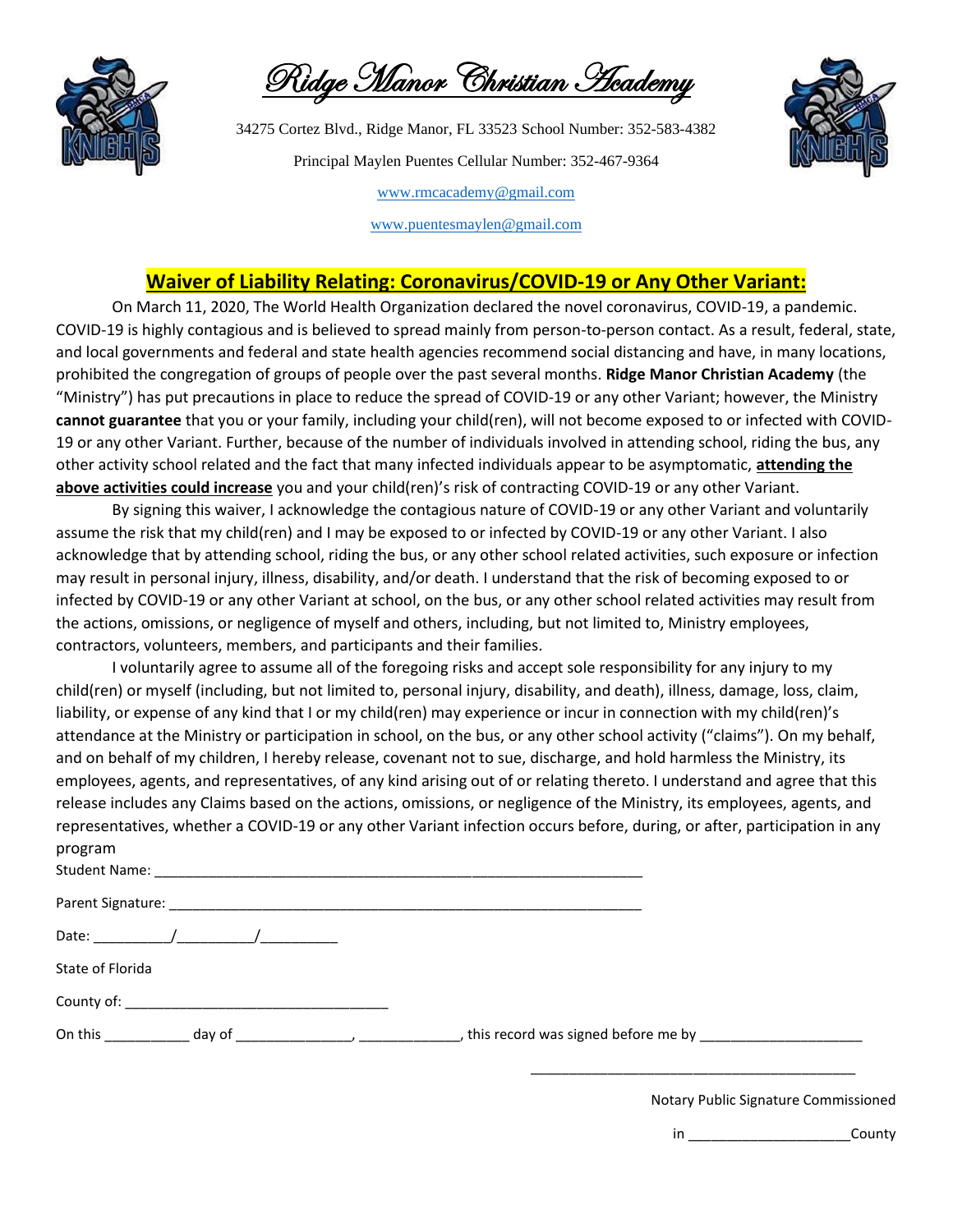

Ridge Manor Christian Academy

34275 Cortez Blvd., Ridge Manor, FL 33523 School Number: 352-583-4382

Principal Maylen Puentes Cellular Number: 352-467-9364



[www.rmcacademy@gmail.com](http://www.rmcacademy@gmail.com)

[www.puentesmaylen@gmail.com](http://www.puentesmaylen@gmail.com)

### **Release of Liability Form 2022 – 2023 School Year:**

#### **Permission to be Picked Up and Dropped Off School Van/Charter Bus/Vehicle:**

This form is to be used as a permission slip to ride the school van/charter bus/vehicle for the school year 2022 – 2023. By signing this form parents/guardians are acknowledging that Ridge Manor Christian Academy/Anchor of Our Souls Ministries its staff and the Charter Company and its staff are not responsible or liable. By signing this form parents/guardians understand that they are waiving all rights to a lawsuit or to hold any ministry under Anchor of Our Souls responsible. Parent Signature:

Date:  $\frac{1}{2}$  Date:  $\frac{1}{2}$   $\frac{1}{2}$   $\frac{1}{2}$   $\frac{1}{2}$   $\frac{1}{2}$   $\frac{1}{2}$   $\frac{1}{2}$   $\frac{1}{2}$   $\frac{1}{2}$   $\frac{1}{2}$   $\frac{1}{2}$   $\frac{1}{2}$   $\frac{1}{2}$   $\frac{1}{2}$   $\frac{1}{2}$   $\frac{1}{2}$   $\frac{1}{2}$   $\frac{1}{2}$   $\frac{1}{2}$   $\frac{1}{2}$ 

### **Food Consumption:**

At times during the school year, teachers will use food to enhance a classroom lesson, celebrate holidays or birthdays. Due to the number of allergies among students, we need to know whether your child may have food that is provided in class. Or if your child cannot participate in classroom/school celebrations/curriculum food activities.

My child MAY participate in all food related celebrations.

\_\_\_\_\_ My child MAY NOT participate in all food related celebrations.

Parent Signature: \_\_\_\_\_\_\_\_\_\_\_\_\_\_\_\_\_\_\_\_\_\_\_\_\_\_\_\_\_\_\_\_\_\_\_\_\_\_\_\_\_\_\_\_\_\_\_\_\_\_\_\_\_\_\_\_\_\_\_\_\_\_\_ Date:  $\frac{1}{2}$  Date:  $\frac{1}{2}$   $\frac{1}{2}$   $\frac{1}{2}$   $\frac{1}{2}$   $\frac{1}{2}$   $\frac{1}{2}$   $\frac{1}{2}$   $\frac{1}{2}$   $\frac{1}{2}$   $\frac{1}{2}$   $\frac{1}{2}$   $\frac{1}{2}$   $\frac{1}{2}$   $\frac{1}{2}$   $\frac{1}{2}$   $\frac{1}{2}$   $\frac{1}{2}$   $\frac{1}{2}$   $\frac{1}{2}$   $\frac{1}{2}$ **Student Injury Waiver:** I \_\_\_\_\_\_\_\_\_\_\_\_\_\_\_\_\_\_\_\_\_\_\_\_\_\_\_\_\_\_\_\_\_\_\_\_ hereby grant permission for my child \_\_\_\_\_\_\_\_\_\_\_\_\_\_\_\_\_\_\_\_\_\_\_\_\_\_ to participate in any extracurricular activities. I waive, release absolve, and hold Ridge Manor Christian Academy/Anchor of Our Souls Ministries and its Administrators, teachers', staff, and physical director from any claim arising out of injury or sickness to my Child.

Date: \_\_\_\_\_\_\_\_\_\_/\_\_\_\_\_\_\_\_\_\_/\_\_\_\_\_\_\_\_\_\_

Parent Signature: \_\_\_\_\_\_\_\_\_\_\_\_\_\_\_\_\_\_\_\_\_\_\_\_\_\_\_\_\_\_\_\_\_\_\_\_\_\_\_\_\_\_\_\_\_\_\_\_\_\_\_\_\_\_\_\_\_\_\_\_\_\_\_

**Acknowledgement of Family Handbook:**

For the Parents/Guardians:

We agree to uphold the educational philosophy, objectives, in the Student Handbook, standards of conduct and the principles of the Family Covenant. We will cooperate with the administration and teachers in a spirit of collaboration in the instructing of our child(ren).

If at any time during the instructing of our child(ren), we can no longer walk in unity and in all opportunities for communication are exhausted, we will withdraw our child(ren) from RMCA.

I have read, understand, and agree to abide by the guidelines and procedures set forth in RMCA.

We understand that willful disobedience by our child(ren) to these principles and guidelines may result in the withdrawal of my child(ren) from RMCA.

Parent Signature: \_\_\_\_\_\_\_\_\_\_\_\_\_\_\_\_\_\_\_\_\_\_\_\_\_\_\_\_\_\_\_\_\_\_\_\_\_\_\_\_\_\_\_\_\_\_\_\_\_\_\_\_\_\_\_\_\_\_\_\_\_\_\_

Date: \_\_\_\_\_\_\_\_\_\_/\_\_\_\_\_\_\_\_\_\_/\_\_\_\_\_\_\_\_\_\_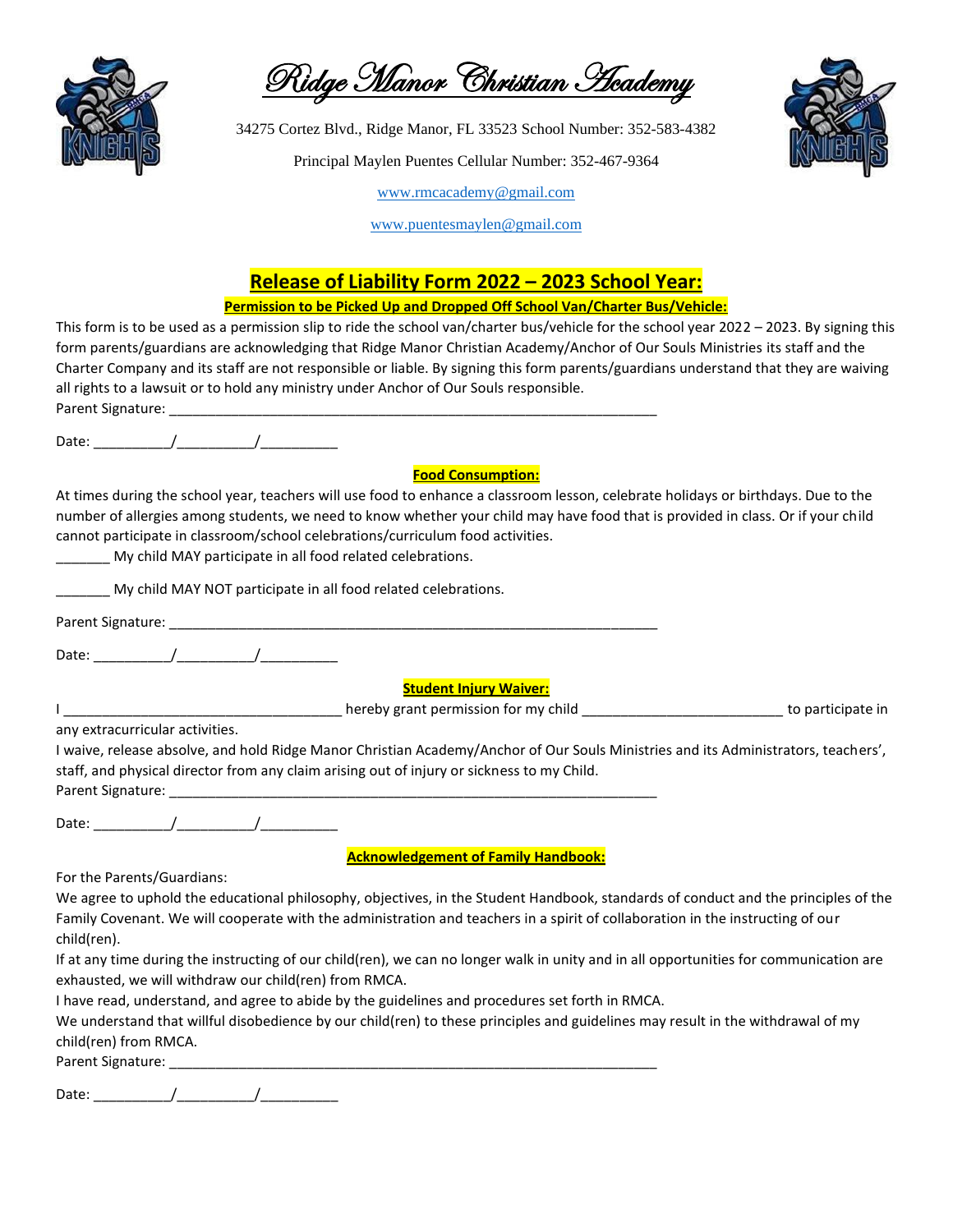

Polo Shirt # 4

Orange Field Trip

|  | Ridge Manor Christian Heademy |  |  |
|--|-------------------------------|--|--|
|--|-------------------------------|--|--|

34275 Cortez Blvd., Ridge Manor, FL 33523 School Number: 352-583-4382 Principal Maylen Puentes Cellular Number: 352-467-9364



[www.rmcacademy@gmail.com](http://www.rmcacademy@gmail.com)

[www.puentesmaylen@gmail.com](http://www.puentesmaylen@gmail.com)

## **Uniform Order Form 2022 – 2023:**

| <b>Student Name:</b>     | Grade: _______          |                            |  |  |  |
|--------------------------|-------------------------|----------------------------|--|--|--|
|                          |                         |                            |  |  |  |
| Phone Number: ( )        |                         |                            |  |  |  |
|                          | <b>Youth Chart:</b>     |                            |  |  |  |
| Description              | Size (S, M, L, XL, XXL) | <b>Additional Uniforms</b> |  |  |  |
| Polo Shirt #1            |                         |                            |  |  |  |
| Polo Shirt #2            |                         |                            |  |  |  |
| Polo Shirt #3            |                         |                            |  |  |  |
| Polo Shirt #4            |                         |                            |  |  |  |
| <b>Orange Field Trip</b> |                         |                            |  |  |  |
| Shirt/Friday Shirt       |                         |                            |  |  |  |
| P.E. Shirt               |                         |                            |  |  |  |
| <b>Adult Chart:</b>      |                         |                            |  |  |  |
| Description              | Size (S, M, L, XL, XXL) | <b>Additional Uniforms</b> |  |  |  |
| Polo Shirt #1            |                         |                            |  |  |  |
| Polo Shirt #2            |                         |                            |  |  |  |
| Polo Shirt #3            |                         |                            |  |  |  |

Shirt/Friday Shirt P.E. Shirt \* Please Note that if you are wanting to Order Additional Uniforms for your child or children it will be \$15.00 per additional uniform. \*